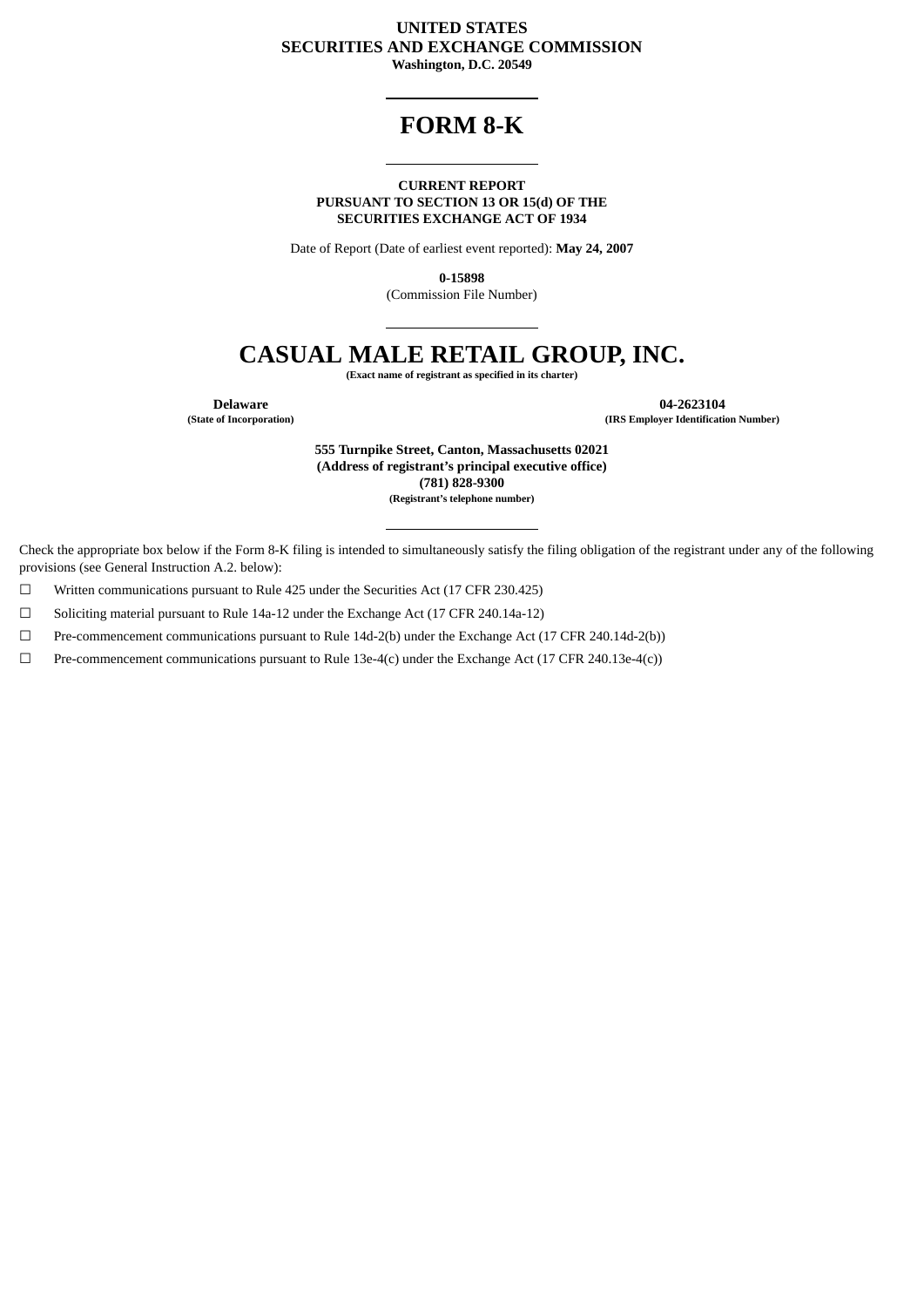#### **ITEM 2.02 Results of Operations and Financial Condition.**

On May 24, 2007, Casual Male Retail Group, Inc. (the "Company") issued a press release announcing the Company's sales and results of operations for the first quarter of fiscal 2007. A copy of this press release is attached hereto as Exhibit 99.1.

#### **ITEM 9.01 Financial Statements and Exhibits**

(d) Exhibits

**Exhibit No. Description** 99.1 Press Release announcing sales and results of operations for the first quarter of fiscal 2007 for Casual Male Retail Group, Inc.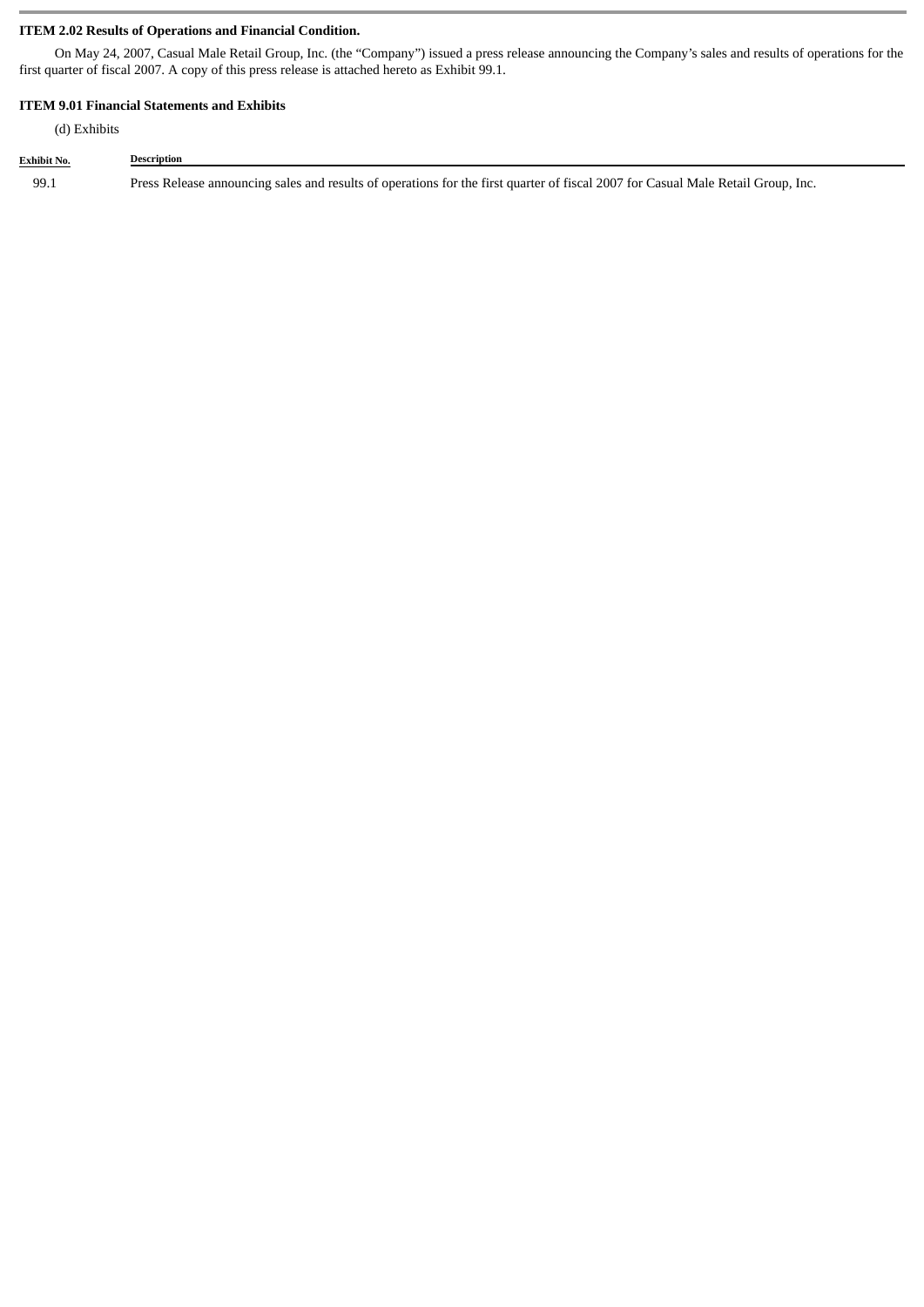#### **SIGNATURES**

Pursuant to the requirements of the Securities Exchange Act of 1934, the registrant has duly caused this report to be signed on its behalf by the undersigned, thereunto duly authorized.

#### CASUAL MALE RETAIL GROUP, INC.

By: /s/ Dennis R. Hernreich

Name: Dennis R. Hernreich Title: Executive Vice President and Chief Financial Officer

Date: May 24, 2007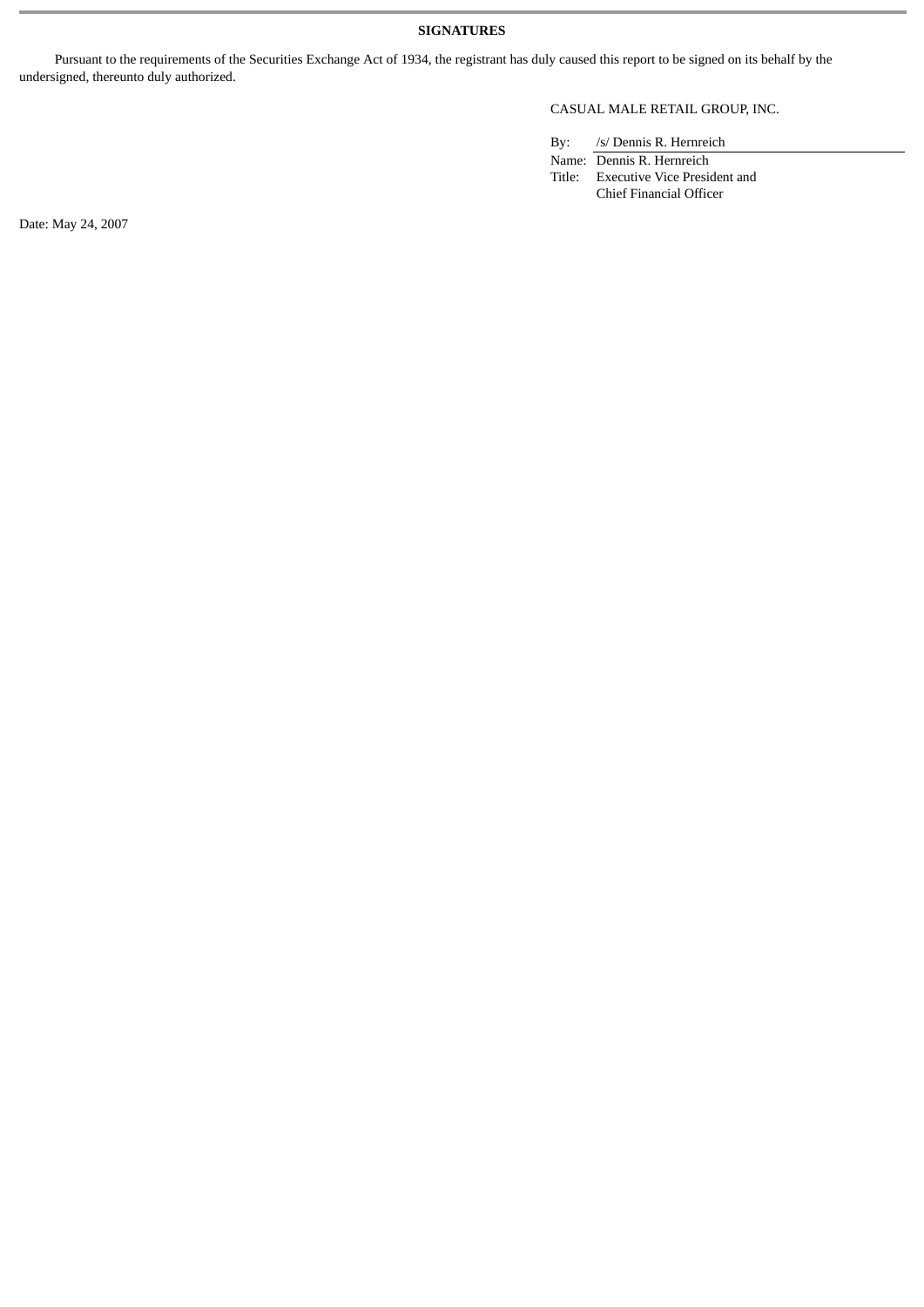$C \bigcap_{\text{retail group inc.}}$ 

For Information Contact:

Company Contact:

Jeff Unger, Investor Relations (561) 514-0115

Andrew Bard, Weber Shandwick 212-445-8368

#### **Casual Male Retail Group, Inc. Reports Sales and Operating Results For the First Quarter of Fiscal 2007 Comparable Sales Increase of 6.2% Recurring EPS for First Quarter 2007 increased to \$0.03**

CANTON, MA, May 24, 2007—**Casual Male Retail Group, Inc. (NASDAQ/NMS: "CMRG")**, retail brand operator of *Causal Male XL*, *Rochester Big & Tall*, *B&T Factory Direct, LivingXL and Jared M*., announced today its sales and operating results for the first quarter of fiscal 2007.

Sales for the first quarter of fiscal 2007 increased 8.2% to \$111.3 million from \$102.9 million for the first quarter of fiscal 2006. Comparable sales for the thirteen week period ended May 5, 2007 increased 6.2% as compared to the comparable thirteen week period of the prior year.

For the first quarter of fiscal 2007, net income was \$1.1 million, or \$0.03 per diluted share, compared to the first quarter of fiscal 2006 which, including a nonrecurring gain of \$0.02 per share, had net income of \$1.4 million, or \$0.04 per diluted share. Prior year results included a gain of \$0.02 per diluted share from the sale of the Company's loss prevention subsidiary, LP Innovations, Inc.

During the first quarter of fiscal 2007, the Company repurchased 3.1 million shares of its common stock at an aggregate cost of \$38.3 million under its \$75.0 million stock repurchase program. Subsequent to the end of the first quarter, the Company has repurchased an additional 0.7 million shares for an aggregate cost of \$7.6 million. Over the past twelve months, the Company has repurchased a total of 5.3 million shares of its common stock at an aggregate cost of \$61.1 million. The Company has \$27.0 million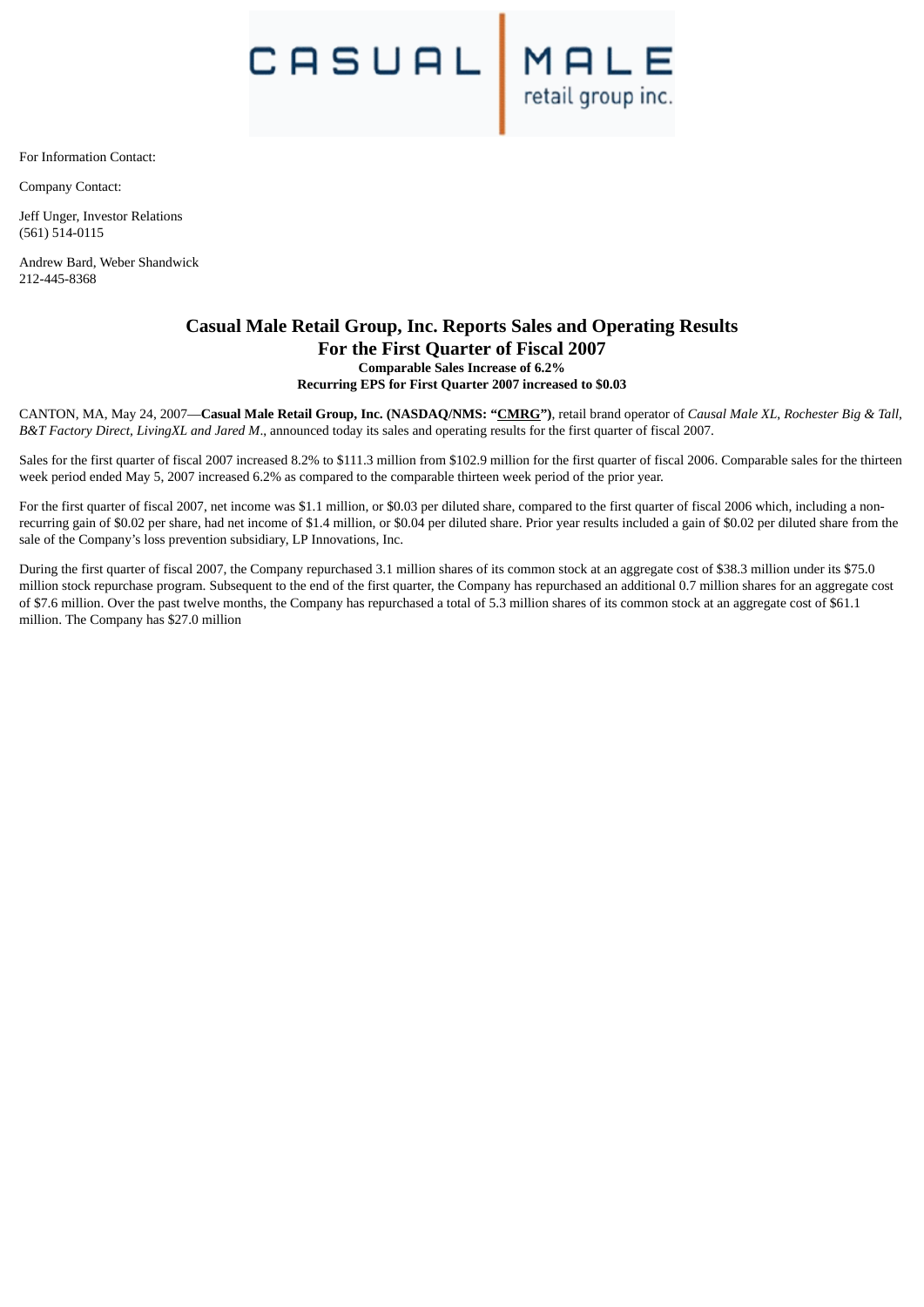remaining under its 2007 stock repurchase program. The stock repurchase program has been primarily funded by borrowings from the Company's Credit Facility.

Casual Male will host a conference call with security analysts beginning at 11:00 a.m. ET today, Thursday, May 24, 2007, to review the sales and operating results for the first quarter ended May 5, 2007. The call is being webcast and can be accessed at www.casualmaleXL.com/investor. During the conference call the Company may discuss and answer questions concerning business and financial developments and trends. The Company's responses to questions, as well as other matters discussed during the conference call, may contain or constitute information that has not been disclosed previously.

Casual Male will be hosting an Analyst Day at the Company's headquarters in Canton, Massachusetts on Wednesday, May 30, 2007. The Analyst Day will be webcast at www.casualmale.com/investor from 9:00 AM ET to approximately 3:15 PM.

Casual Male Retail Group, Inc., the largest retailer of big and tall men's apparel with retail operations throughout the United States, Canada and London, England, operates 473 Casual Male XL retail and outlet stores, 25 Rochester Big & Tall stores, 12 Casual Male at Sears-Canada stores, and a direct-to-consumer business which includes several catalogs and e-commerce sites. The Company is headquartered in Canton, Massachusetts and its common stock is listed on the Nasdaq Global Market under the symbol "CMRG."

*The discussion of forward-looking information requires management of the Company to make certain estimates and assumptions regarding the Company's strategic direction and the effect of such plans on the Company's financial results. The Company's actual results and the implementation of its plans and operations may differ materially from forward-looking statements made by the Company. The Company encourages readers of forward-looking information concerning the Company to refer to its prior filings with the Securities and Exchange Commission, including without limitation, its Annual Report on Form 10-K filed on April 2, 2007, that set forth certain risks and uncertainties that may have an impact on future results and direction of the Company.*

*[tables to follow]*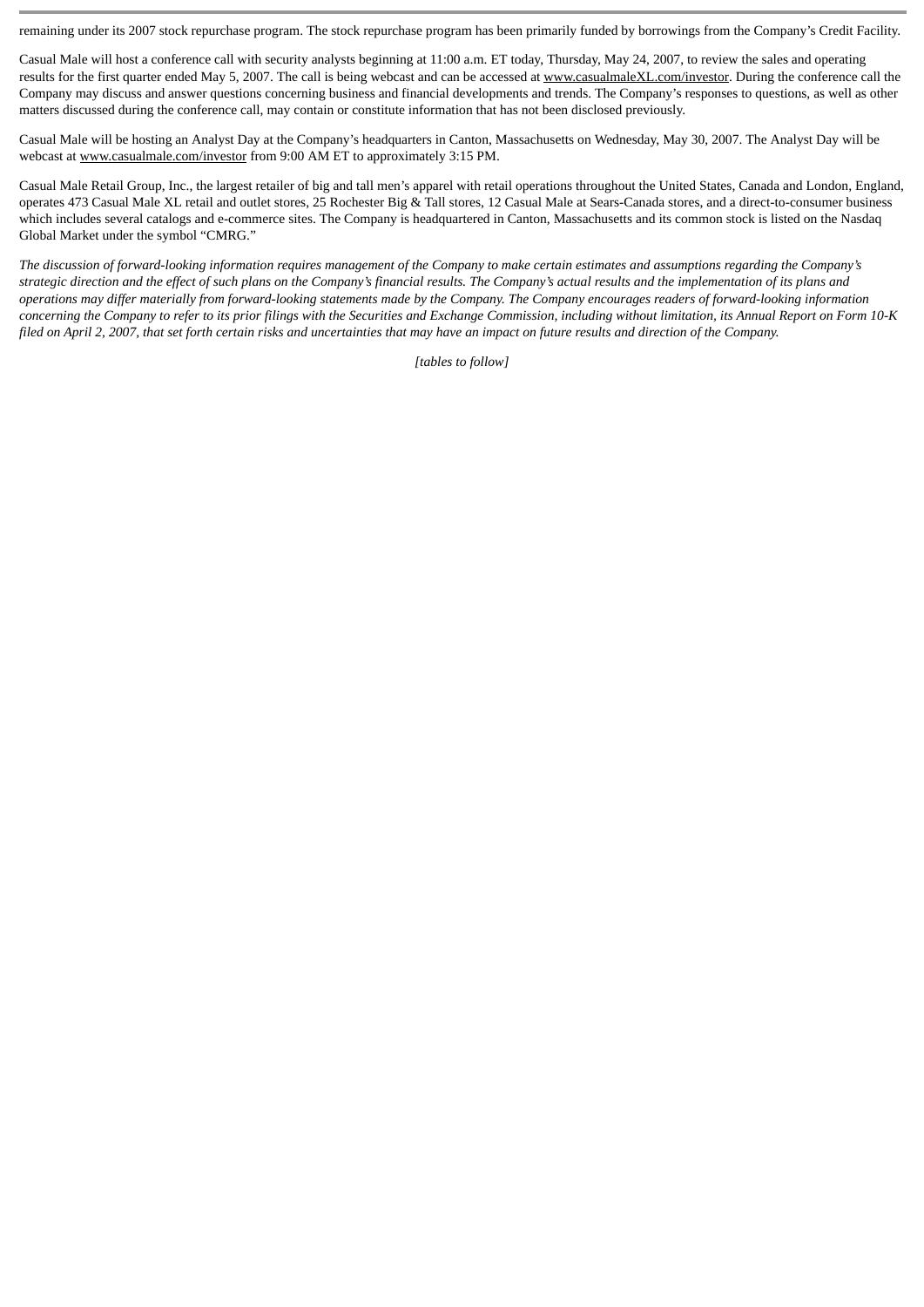#### **CASUAL MALE RETAIL GROUP, INC. CONSOLIDATED STATEMENTS OF OPERATIONS (In thousands, except per share data)**

|                                                       |             | For the three months ended |  |
|-------------------------------------------------------|-------------|----------------------------|--|
|                                                       | May 5, 2007 | <b>April 29, 2006</b>      |  |
| <b>Sales</b>                                          | \$111,304   | 102,864<br>\$              |  |
| Cost of goods sold including occupancy                | 60,348      | 57,860                     |  |
| Gross profit                                          | 50,956      | 45,004                     |  |
| Expenses:                                             |             |                            |  |
| Selling, general and administrative                   | 44,356      | 39,359                     |  |
| Depreciation and amortization                         | 4,057       | 3,250                      |  |
| Total expenses                                        | 48,413      | 42,609                     |  |
| Operating income                                      | 2,543       | 2,395                      |  |
| Other income, net                                     | 138         | 1,112                      |  |
| Interest expense, net                                 | (807)       | (1,219)                    |  |
| Income before income taxes                            | 1,874       | 2,288                      |  |
| Provision for income taxes                            | 750         | 901                        |  |
| Net income                                            | 1,124       | 1,387                      |  |
| Net income per share-basic and diluted                | 0.03        | 0.04                       |  |
| Weighted-average number of common shares outstanding: |             |                            |  |
| <b>Basic</b>                                          | 42,191      | 34,887                     |  |
| <b>Diluted</b>                                        | 44,383      | 37,118                     |  |